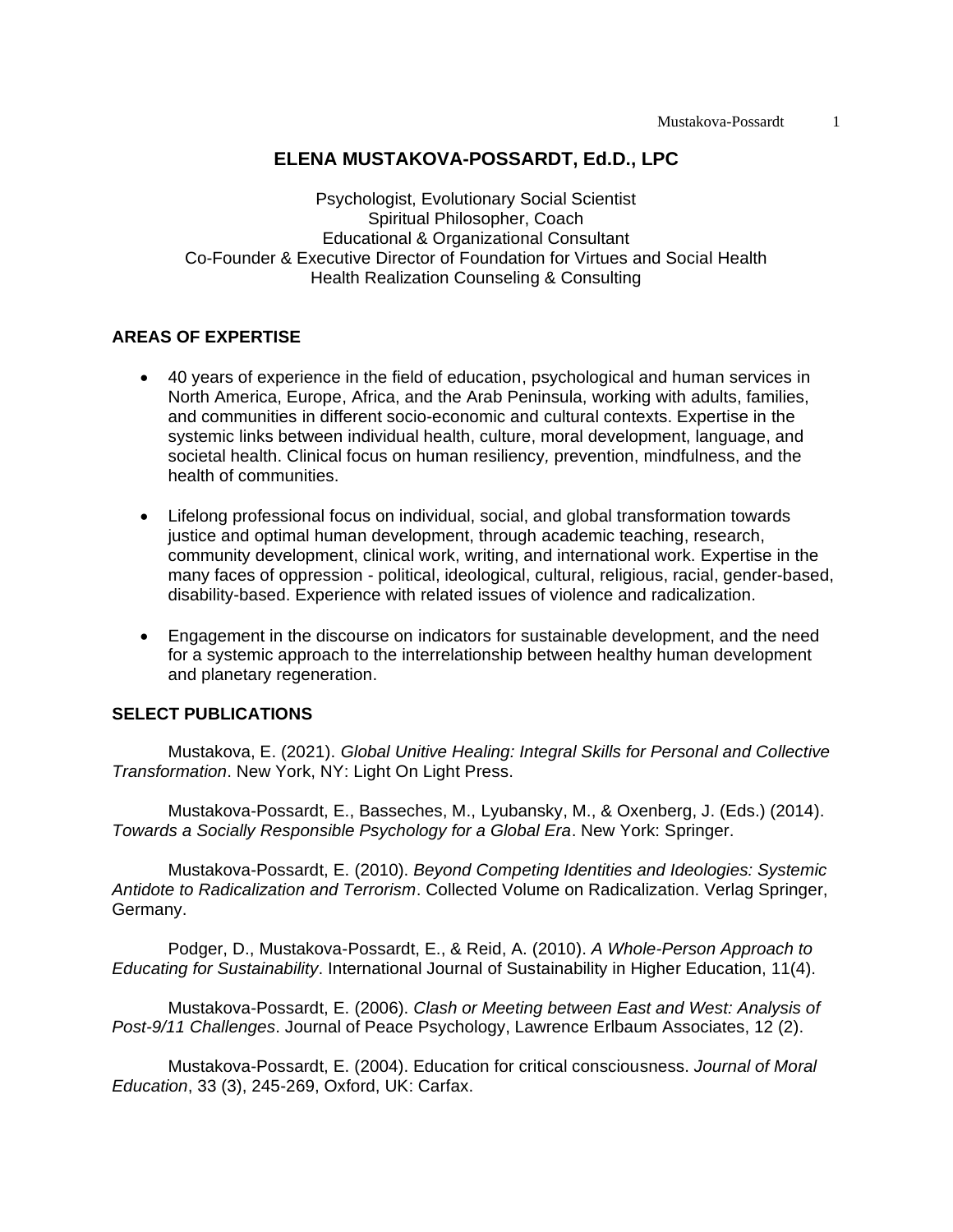Mustakova-Possardt, E. (2003). *Critical Consciousness: A study of morality in global historical context.* Westport, CT: Greenwood/Praeger.

Mustakova-Possardt, E. (2000). Critical consciousness and its ontogeny in the life-span. In Miller, M. & West, A. (Eds.) *Spirituality, ethics, and relationships: The emotional and philosophical challenges of the adulthood years*. Madison, CT: Psychosocial Press/International Universities Press.

Mustakova-Possardt, E. (1998). Critical consciousness: an alternative pathway for positive personal and social development. *Journal of Adult Development*, 5 (1), 13-30. New York: Plenum.

## **DISTINGUISHED AWARDS**

*Carter Campus Community Partnership Award 2003*. Awarded for founding the Latino Initiative of University of West Georgia, aimed at applying the insights of critical and community psychology theory and praxis to assisting the new Latino immigrant population of rural Carroll County in its empowerment, in improving its quality of life, and integrating into the life of the larger community.

*1998 Outstanding Dissertation Award of the Association for Moral Education*, awarded for study entitled *The Ontogeny of Critical Consciousness*. The association is the leading international forum that focuses on moral development and moral education.

*Henry A. Murray Dissertation Award,* Radcliffe College, Harvard University, 1995. Granted to support cross-cultural research project on "Social Responsibility and Critical Consciousness in Bulgarian Mid-lifers", which explored adult social consciousness and citizenship in the context of economic, political, and social transformation.

## **SELECT PANELS**

NATO Advanced Research Workshop. *Indigenous Terrorism: Understanding and Addressing the Root Causes of Radicalization among Groups with an Immigrant Heritage in Europe*, Budapest, Hungary, March 7-9, 2008.

Invited member of a twenty-five-person expert Interfaith panel on *Finding the Missing Zero*, an initiative of Emory's Rollings School of Public Health Interfaith Health Program and The Carter Center, geared at mobilizing Interfaith resources to address on an unprecedented scale the crisis with African AIDS orphans – October 20-21, 2003, Carter Center, Atlanta.

#### **SELECT KEYNOTE ADDRESSES**

*A psychology that responds to our times*, 2017 Wilmette Institute Web Talk. <https://www.youtube.com/watch?v=XLfSimnUuy8&feature=youtu.be>

*A systemic approach to health in a troubled world*, Central Virginia Institute of Noetic Sciences Community group meeting, November 18, 2017.